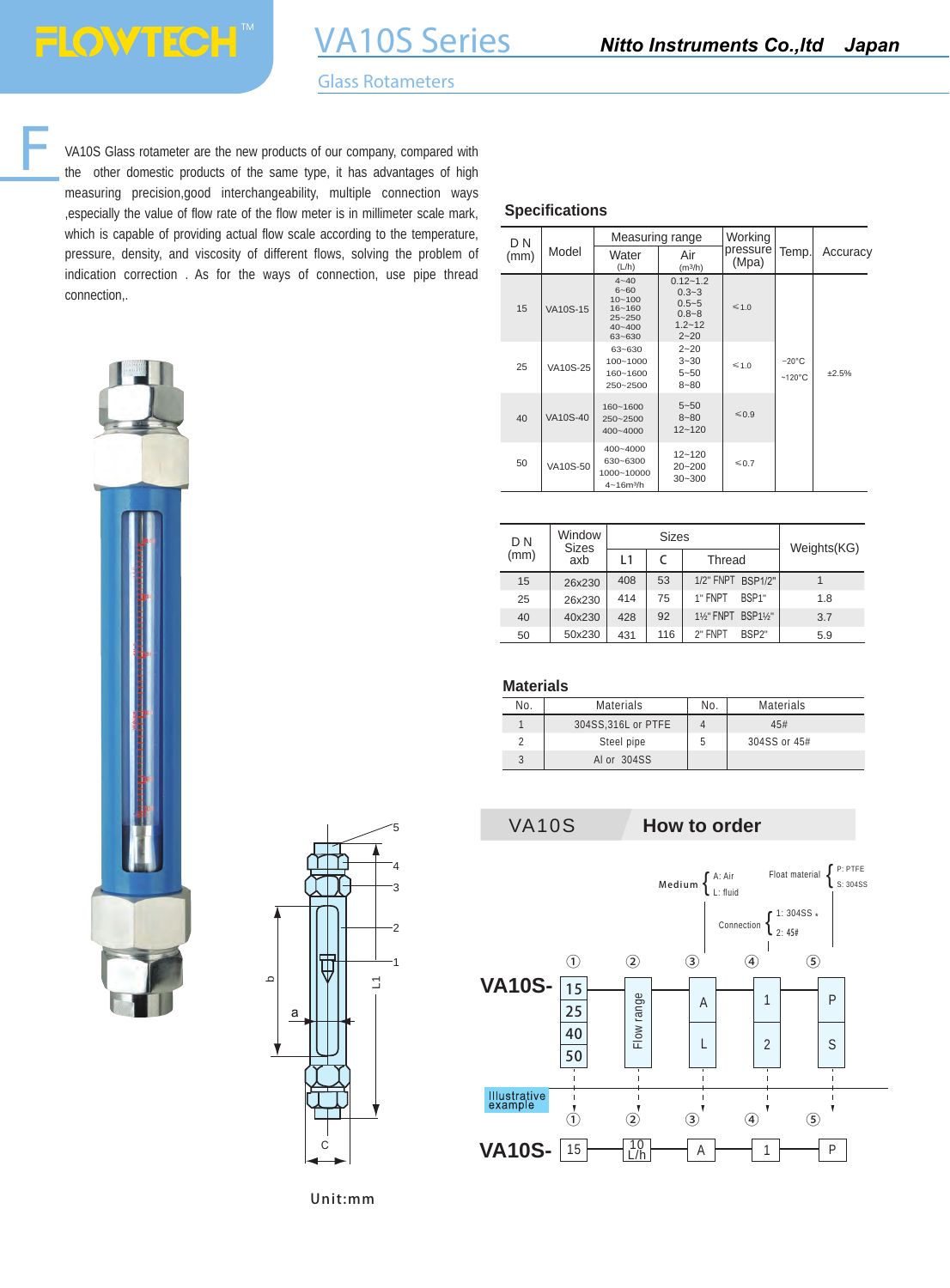# SA10S Series

# Glass Rotameters

SA10S Glass rotameter are the new products of our company, compared with the other domestic products of the same type, it has advantages of high measuring precision,good interchangeability, multiple connection ways ,especially the value of flow rate of the flow meter is in millimeter scale mark, which is capable of providing actual flow scale according to the temperature, pressure, density, and viscosity of different flows, solving the problem of indication correction . As for the ways of connection, use flexible pipe connection,.





#### **Specifications**

| D N  |          | Measuring range                                                                        |                                                                               | Working           |                                     |          |
|------|----------|----------------------------------------------------------------------------------------|-------------------------------------------------------------------------------|-------------------|-------------------------------------|----------|
| (mm) | Model    | Water<br>(L/h)                                                                         | Air<br>(m3/h)                                                                 | pressure<br>(Mpa) | Temp.                               | Accuracy |
| 15   | SA10S-15 | $4 - 40$<br>$6 - 60$<br>$10 - 100$<br>$16 - 160$<br>$25 - 250$<br>$40 - 400$<br>63~630 | $0.12 - 1.2$<br>$0.3 - 3$<br>$0.5 - 5$<br>$0.8 - 8$<br>$1.2 - 12$<br>$2 - 20$ | $\leq 1.0$        |                                     |          |
| 25   | SA10S-25 | 63~630<br>100~1000<br>160~1600<br>250~2500                                             | $2 - 20$<br>$3 - 30$<br>$5 - 50$<br>$8 - 80$                                  | $\leq 1.0$        | $-20^{\circ}$ C<br>$~120^{\circ}$ C | $+2.5%$  |
| 40   | SA10S-40 | 160~1600<br>250~2500<br>$400 - 4000$                                                   | $5 - 50$<br>$8 - 80$<br>$12 - 120$                                            | $\leq 0.9$        |                                     |          |
| 50   | SA10S-50 | 400~4000<br>630~6300<br>1000~10000<br>$4 - 16m^3/h$                                    | $12 - 120$<br>$20 - 200$<br>$30 - 300$                                        | $\leq 0.7$        |                                     |          |

| D <sub>N</sub> | Window<br>sizes | <b>Sizes</b> |     | Weights(KG) |                               |     |
|----------------|-----------------|--------------|-----|-------------|-------------------------------|-----|
| (mm)           | axb             | l 1          |     | D           | Thread                        |     |
| 15             | 26x230          | 408          | 53  | 44          | 1/2" FNPT BSP1/2"             |     |
| 25             | 26x230          | 414          | 75  | 65          | 1" FNPT<br>BSP <sub>1</sub> " | 1.8 |
| 40             | 40x230          | 428          | 92  | 80          | 1%" FNPT BSP1%"               | 3.7 |
| 50             | 50x230          | 431          | 116 | 103         | 2" FNPT<br>BSP2"              | 5.9 |

### **Materials**

| Nο | <b>Materials</b>    |
|----|---------------------|
|    | 304SS, 316L or PTFE |
|    | Steel pipe          |
| c  | 304SS or Aluminium  |

SA10S **How to order**

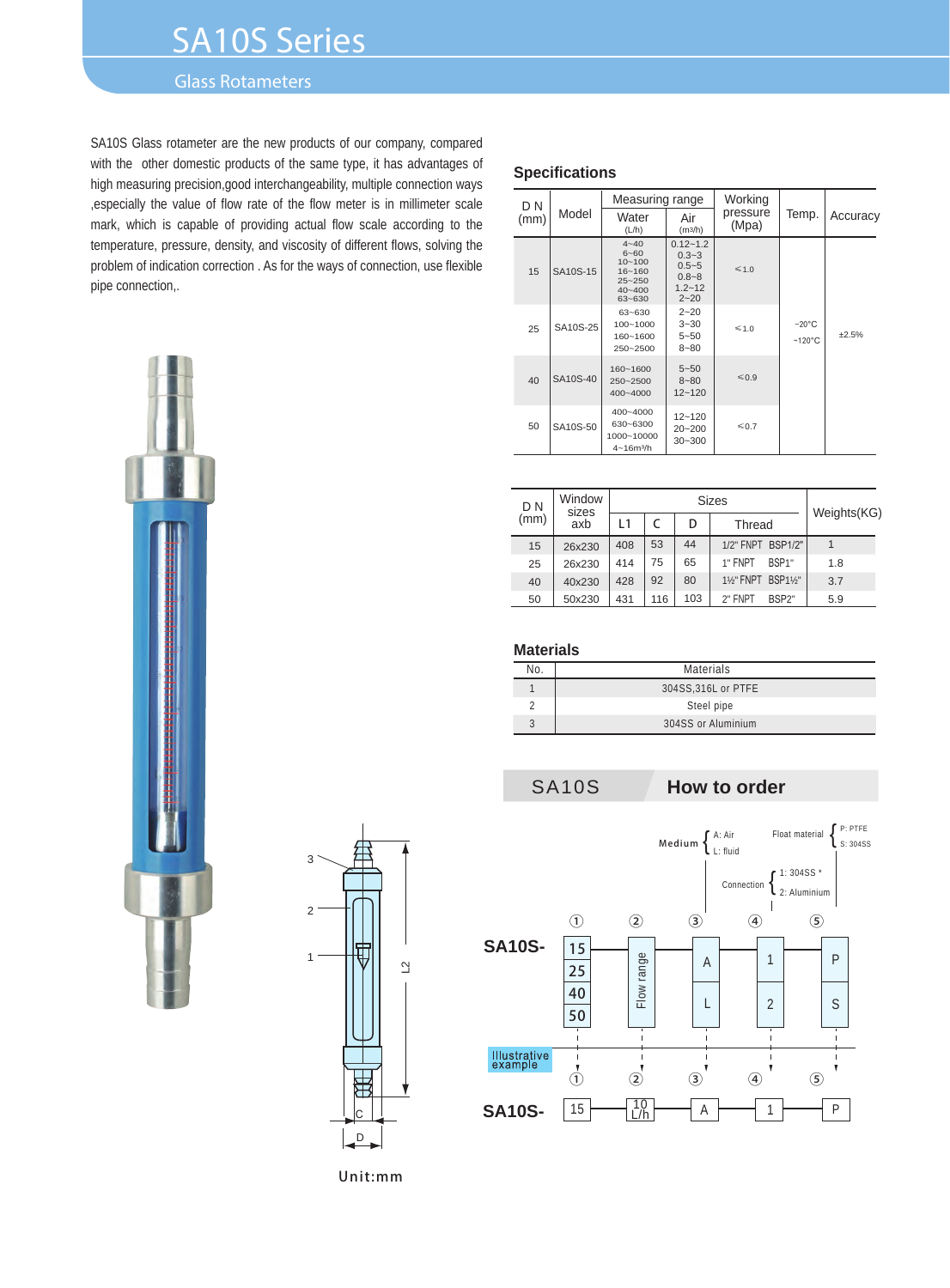F

# Glass Rotameters

FA10S Series

FA10S Glass rotameter are the new products of our company, compared with the other domestic products of the same type, it has advantages of high measuring precision,good interchangeability, multiple connection ways ,especially the value of flow rate of the flow meter is in millimeter scale mark, which is capable of providing actual flow scale according to the temperature, pressure, density, and viscosity of different flows, solving the problem of indication correction . As for the ways of connection, use flange connection,.

- Temperature limit: 120℃
- Accuracy: ±2.5%

#### **Specifications**

| D <sub>N</sub> |          |                                                                                        | Measuring range                                                               | Working           |                                     |
|----------------|----------|----------------------------------------------------------------------------------------|-------------------------------------------------------------------------------|-------------------|-------------------------------------|
| (mm)           | Model    | Water<br>(L/h)                                                                         | Air<br>(m <sup>3</sup> /h)                                                    | pressure<br>(Mpa) | Temp.                               |
| 15             | FA10S-15 | $4 - 40$<br>$6 - 60$<br>$10 - 100$<br>$16 - 160$<br>$25 - 250$<br>$40 - 400$<br>63~630 | $0.12 - 1.2$<br>$0.3 - 3$<br>$0.5 - 5$<br>$0.8 - 8$<br>$1.2 - 12$<br>$2 - 20$ | $\leq 1.0$        |                                     |
| 25             | FA10S-25 | 63~630<br>100~1000<br>160~1600<br>$250 - 2500$                                         | $2 - 20$<br>$3 - 30$<br>$5 - 50$<br>$8 - 80$                                  | $\leq 1.0$        | $-20^{\circ}$ C<br>$~120^{\circ}$ C |
| 40             | FA10S-40 | 160~1600<br>$250 - 2500$<br>$400 - 4000$                                               | $5 - 50$<br>$8 - 80$<br>$12 - 120$                                            | $\leqslant$ 0.9   |                                     |
| 50             | FA10S-50 | 400~4000<br>630~6300<br>1000~10000<br>$4 - 16m^3/h$                                    | $12 - 120$<br>$20 - 200$<br>$30 - 300$                                        | $\leq 0.7$        |                                     |

| D N  | Window<br><b>Sizes</b> | <b>Sizes</b> |                 |     | Weights(KG) |     |
|------|------------------------|--------------|-----------------|-----|-------------|-----|
| (mm) | axb                    | L1           | D<br>Din Flange |     |             |     |
| 15   | 26x230                 | 408          | 53              | 95  |             |     |
| 25   | 26x230                 | 414          | 75              | 115 |             | 1.8 |
| 40   | 40x230                 | 428          | 92              | 145 |             | 3.7 |
| 50   | 50x230                 | 431          | 116             | 160 |             | 5.9 |

### **Materials**

| No | <b>Materials</b>    |
|----|---------------------|
|    | 304SS, 316L or PTFE |
|    | Steel pipe          |
|    | 45# Steel or 304SS* |
|    | Aluminium or 304SS  |

# FA10S **How to order**





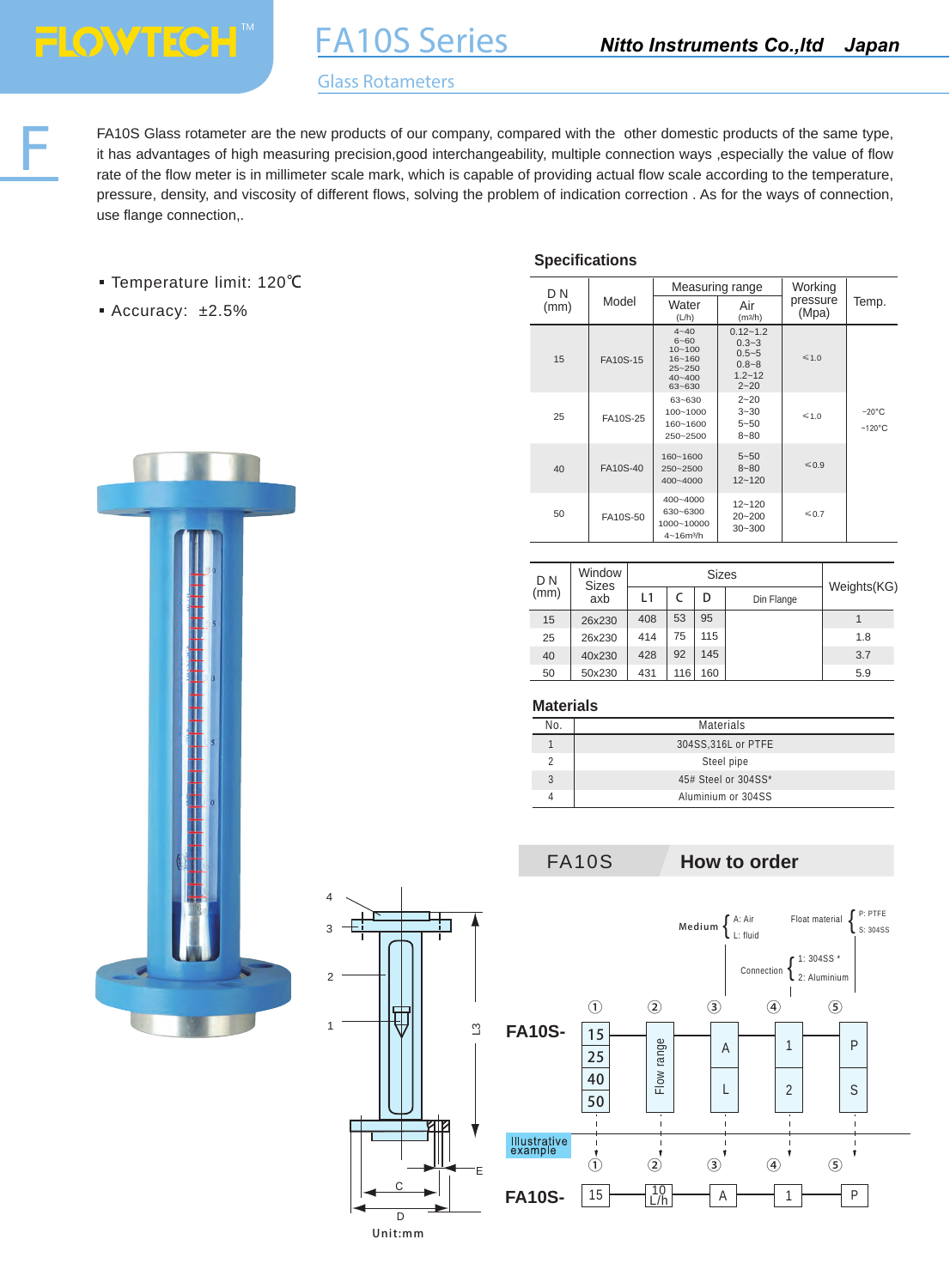# VA20S Series

# Glass Rotameters

VA20S Glass rotameter are the new products of our company, compared with the other domestic products of the same type, it has advantages of high measuring precision,good interchangeability, multiple connection ways ,especially the value of flow rate of the flow meter is in millimeter scale mark, which is capable of providing actual flow scale according to the temperature, pressure, density, and viscosity of different flows, solving the problem of indication correction . As for the ways of connection, use flange connection,.

#### ■ Temperature limit: 120℃

Accuracy: ±2.5%





#### **Specifications**

| D N  | Model                        |                                                                                        | Measuring range                                                               | Working<br>pressure |                                     |
|------|------------------------------|----------------------------------------------------------------------------------------|-------------------------------------------------------------------------------|---------------------|-------------------------------------|
| (mm) |                              | Water(L/h)                                                                             | Air(m3/h)                                                                     | (Mpa)               | Temp.                               |
| 15   | VA20S-15<br><b>VA20S-15F</b> | $4 - 40$<br>$6 - 60$<br>$10 - 100$<br>$16 - 160$<br>$25 - 250$<br>$40 - 400$<br>63~630 | $0.12 - 1.2$<br>$0.3 - 3$<br>$0.5 - 5$<br>$0.8 - 8$<br>$1.2 - 12$<br>$2 - 20$ | $\leq 1.0$          |                                     |
| 25   | VA20S-25<br>VA20S-25F        | 63~630<br>$100 - 1000$<br>160~1600<br>250~2500                                         | $2 - 20$<br>$3 - 30$<br>$5 - 50$<br>$8 - 80$                                  | $\leq 1.0$          | $-20^{\circ}$ C<br>$~120^{\circ}$ C |
| 40   | VA20S-40<br><b>VA20S-40F</b> | 160~1600<br>250~2500<br>$400 - 4000$                                                   | $5 - 50$<br>$8 - 80$<br>$12 - 120$                                            | $\leqslant$ 0.9     |                                     |
| 50   | VA20S-50<br>VA20S-50F        | $400 - 4000$<br>630~6300<br>1000~10000<br>$4 - 16m^3/h$                                | $12 - 120$<br>$20 - 200$<br>$30 - 300$                                        | $\leqslant$ 0.7     |                                     |

|             |                               | Weights |     |                                    |      |
|-------------|-------------------------------|---------|-----|------------------------------------|------|
| D N<br>(mm) | Window<br><b>Sizes</b><br>axb | L2      | Α   | Thread<br>(BSP/NPT)                | (KG) |
| 15          | 33x235                        |         | 58  | 1/2", 3/8', 1/2"                   | 1.1  |
| 25          | 50x240                        | 375     | 74  | $1"$ , $3/4"$ , $1"$               | 1.8  |
| 40          | 65x235                        |         | 92  | $1\frac{1}{2}$ ", $1\frac{1}{2}$ " | 3.1  |
| 50          | 85x230                        |         | 112 | $2"$ , $2"$                        | 5.1  |

#### **Materials**

| N٥. | <b>Materials</b>  | N٥. | <b>Materials</b> |
|-----|-------------------|-----|------------------|
|     | 304SS, 316L, PTFE |     | Aluminium        |
|     |                   |     | 304SS, PTFE      |

### VA20S **How to order**

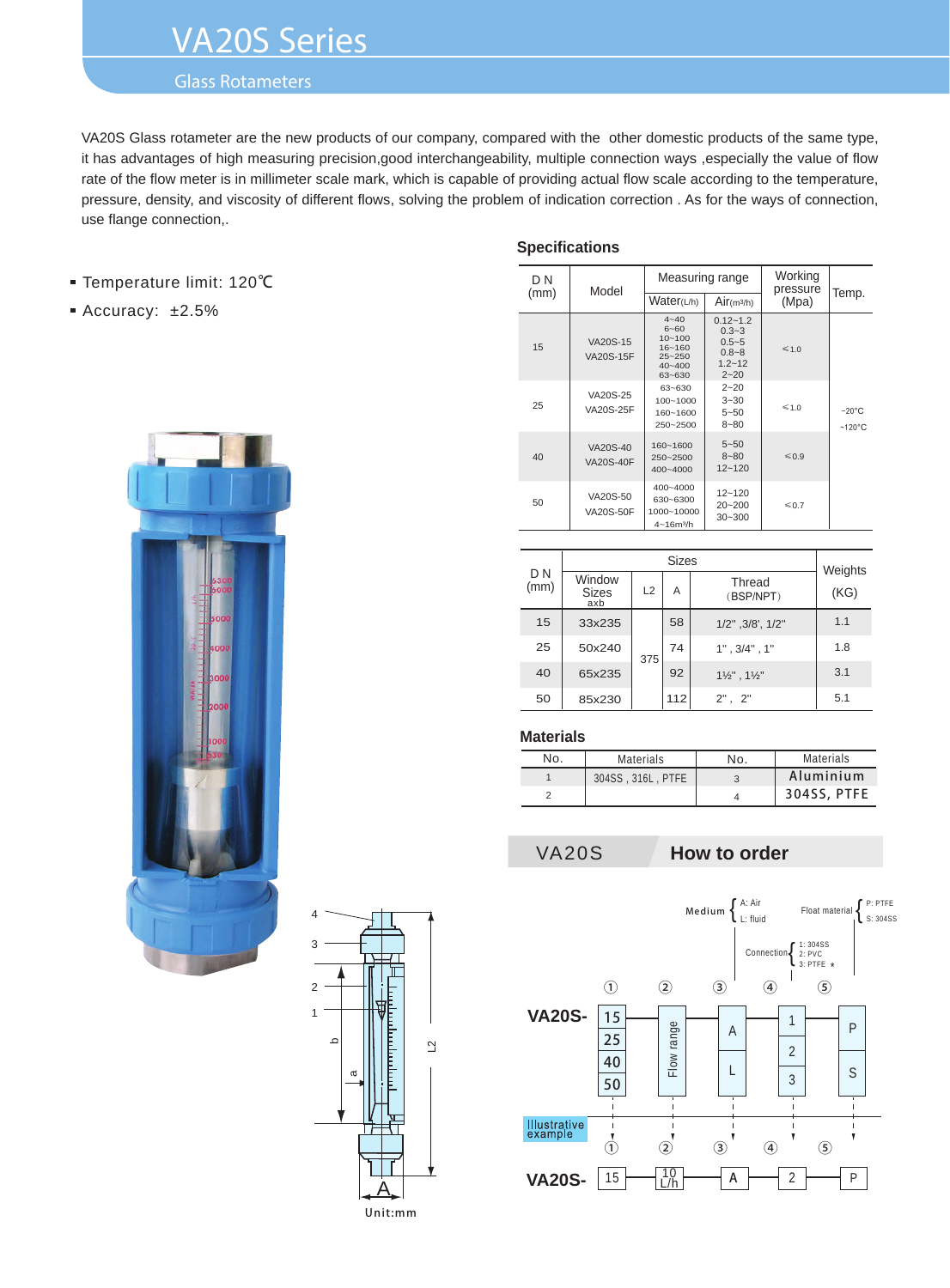SA20S Glass rotameter are the new products of our company, compared with the other domestic products of the same type, it has advantages of high measuring precision,good interchangeability, multiple connection ways ,especi it has advantages of high measuring precision,good interchangeability, multiple connection ways ,especially the value of flow rate of the flow meter is in millimeter scale mark, which is capable of providing actual flow scale according to the temperature, pressure, density, and viscosity of different flows, solving the problem of indication correction . As for the ways of connection, use flange connection,.

- Temperature limit: 120℃
- Accuracy: ±2.5%





### **Specifications**

| D N |               | Measuring range                                                                        |                                                                               | Working<br>pressure |                                     |
|-----|---------------|----------------------------------------------------------------------------------------|-------------------------------------------------------------------------------|---------------------|-------------------------------------|
|     | Model<br>(mm) |                                                                                        | Water(L/h)<br>Air(m <sup>3</sup> /h)                                          |                     | Temp.                               |
| 15  | SA20S-15      | $4 - 40$<br>$6 - 60$<br>$10 - 100$<br>$16 - 160$<br>$25 - 250$<br>$40 - 400$<br>63~630 | $0.12 - 1.2$<br>$0.3 - 3$<br>$0.5 - 5$<br>$0.8 - 8$<br>$1.2 - 12$<br>$2 - 20$ | $\leq 1.0$          |                                     |
| 25  | SA20S-25      | 63~630<br>$100 - 1000$<br>160~1600<br>250~2500                                         | $2 - 20$<br>$3 - 30$<br>$5 - 50$<br>$8 - 80$                                  | $\leq 1.0$          | $-20^{\circ}$ C<br>$~120^{\circ}$ C |
| 40  | SA20S-40      | $160 - 1600$<br>$250 - 2500$<br>$400 - 4000$                                           | $5 - 50$<br>$8 - 80$<br>$12 - 120$                                            | $\leqslant$ 0.9     |                                     |
| 50  | SA20S-50      | $400 - 4000$<br>630~6300<br>1000~10000<br>$4 - 16m^3/h$                                | $12 - 120$<br>$20 - 200$<br>$30 - 300$                                        | $\leqslant$ 0.7     |                                     |

| D N  | Window              |                  | Weights |    |      |
|------|---------------------|------------------|---------|----|------|
| (mm) | <b>Sizes</b><br>axb | $\overline{1}$ 1 | Α       | B  | (KG) |
| 15   | 33x235              | 400              | 58      | 17 | 1.1  |
| 25   | 50x240              |                  | 74      | 30 | 1.8  |
| 40   | 65x235              | 450              | 92      | 44 | 3.1  |
| 50   | 85x230              |                  | 112     | 54 | 5.2  |

#### **Materials**

| No.<br><b>Materials</b> |  | No.               | <b>Materials</b> |                  |
|-------------------------|--|-------------------|------------------|------------------|
|                         |  | 304SS, 316L, PTFE | 3                | Aluminium        |
|                         |  | Aluminium         |                  | 304SS. Aluminium |

#### SA20S **How to order**

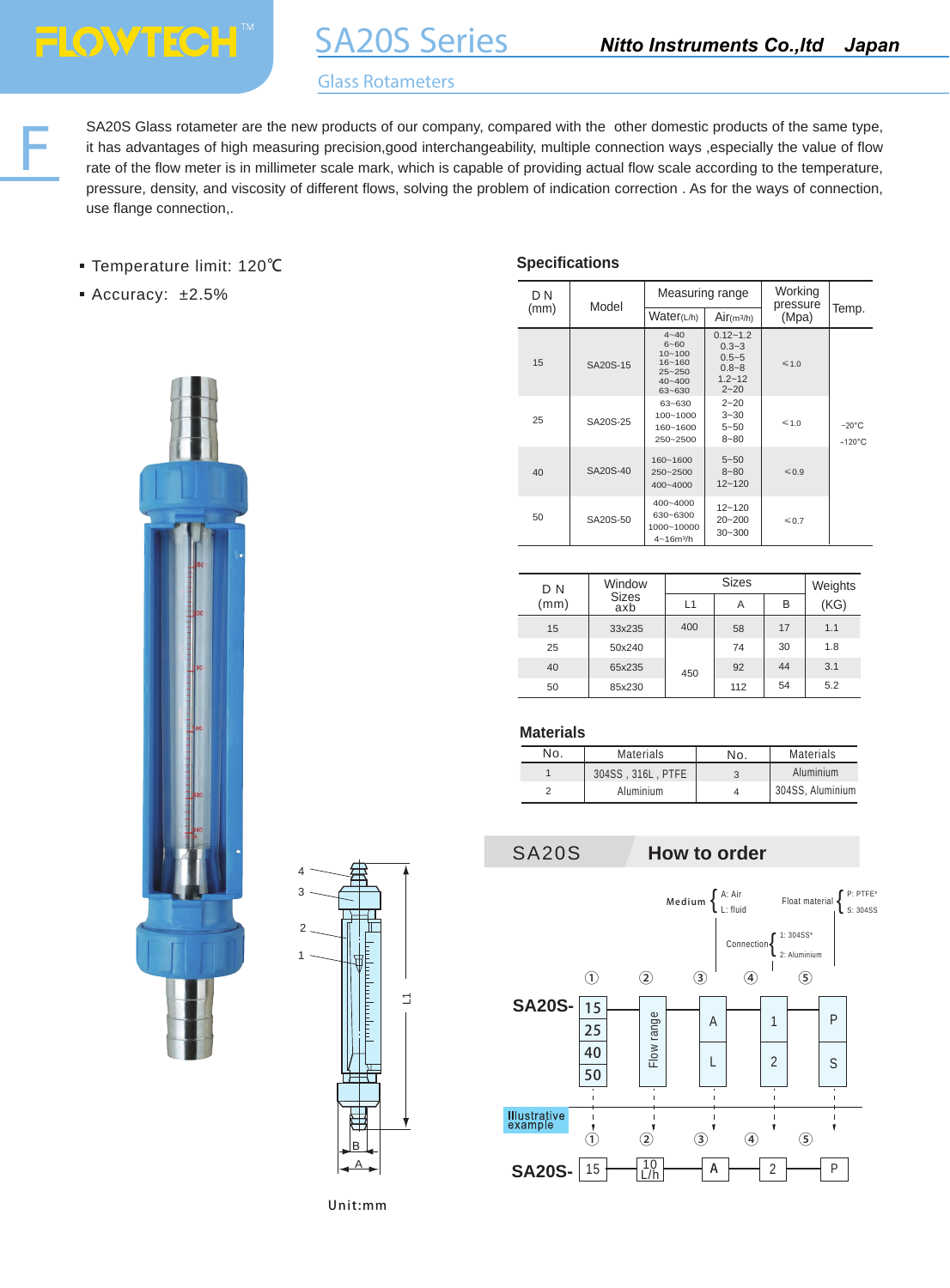# FA20S Series

# Glass Rotameters

FA20S Glass rotameter are the new products of our company, compared with the other domestic products of the same type, it has advantages of high measuring precision,good interchangeability, multiple connection ways ,especially the value of flow rate of the flow meter is in millimeter scale mark, which is capable of providing actual flow scale according to the temperature, pressure, density, and viscosity of different flows, solving the problem of indication correction . As for the ways of connection, use flange connection,.

- Temperature limit: 120℃
- Accuracy: ±2.5%



# **Specifications**

| D N  | Model                                                                                              | Measuring range                                     |                                                                               | Working<br>pressure | Temp.                               |  |
|------|----------------------------------------------------------------------------------------------------|-----------------------------------------------------|-------------------------------------------------------------------------------|---------------------|-------------------------------------|--|
| (mm) |                                                                                                    | Water(L/h)                                          | Air(m3/h)                                                                     | (Mpa)               |                                     |  |
| 15   | $4 - 40$<br>$6 - 60$<br>$10 - 100$<br>$16 - 160$<br>FA20S-15<br>$25 - 250$<br>$40 - 400$<br>63~630 |                                                     | $0.12 - 1.2$<br>$0.3 - 3$<br>$0.5 - 5$<br>$0.8 - 8$<br>$1.2 - 12$<br>$2 - 20$ | $\leq 1.0$          |                                     |  |
| 25   | FA20S-25                                                                                           | 63~630<br>100~1000<br>160~1600<br>250~2500          | $2 - 20$<br>$3 - 30$<br>$5 - 50$<br>$8 - 80$                                  | $\leq 1.0$          | $-20^{\circ}$ C<br>$~120^{\circ}$ C |  |
| 40   | FA20S-40                                                                                           |                                                     | $5 - 50$<br>$8 - 80$<br>$12 - 120$                                            | $\leqslant$ 0.9     |                                     |  |
| 50   | FA20S-50                                                                                           | 400~4000<br>630~6300<br>1000~10000<br>$4 - 16m^3/h$ | $12 - 120$<br>$20 - 200$<br>$30 - 300$                                        | $\leqslant$ 0.7     |                                     |  |

| D N  | Window<br><b>Sizes</b><br>axb |                | Weights |      |           |      |
|------|-------------------------------|----------------|---------|------|-----------|------|
| (mm) |                               | L <sub>3</sub> | D       | C    | E         | (KG) |
| 15   | 33x235                        |                | ø95     | ø65  | $4 - 015$ | 2    |
| 25   | 50x240                        |                | ø115    | ø85  | $4 - 015$ | 3.4  |
| 40   | 65x235                        | 425            | ø145    | ø110 | $4 - 018$ | 6.3  |
| 50   | 85x230                        |                | ø160    | ø125 | $4 - 018$ | 9.8  |

#### **Materials**

 $\overline{C}$ D

Unit:mm

Π

1

2

3

4

| No. | <b>Materials</b>  | N٥ | <b>Materials</b> |  |
|-----|-------------------|----|------------------|--|
|     | 304SS, 316L, PTFE |    | Aluminium        |  |
|     | Aluminium         |    | 304SS, 45#       |  |

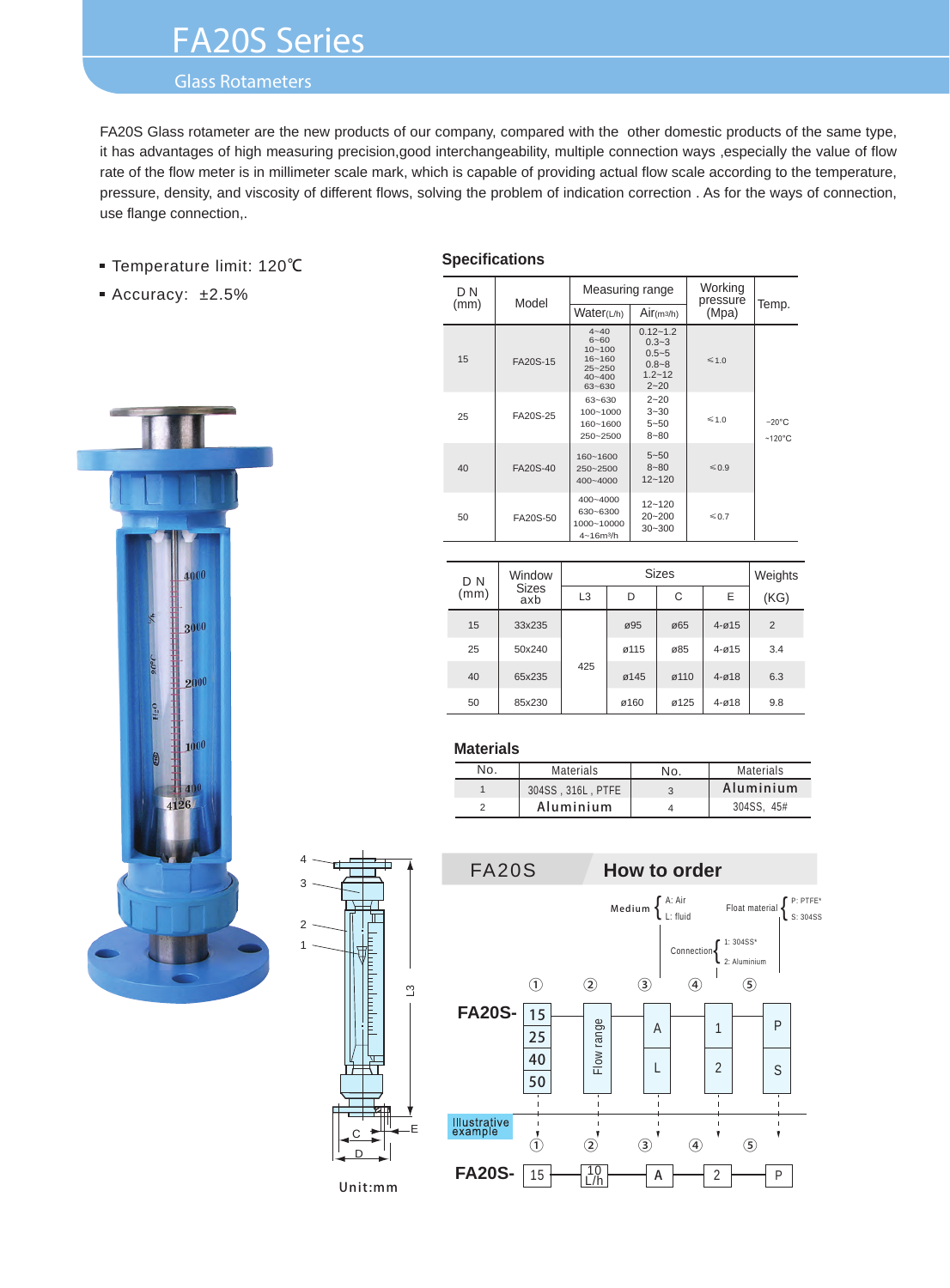GA 24s series glass rotameter with safety cover of special laminated glass,with high safety factor,and easy to replace glass tube and float. **Specifications** 

- Temperature limit: 120℃
- Accuracy: ±2.5%

**FLOWTECH** 





Unit:mm

#### **Materials**

| No. | Materials            | No. | <b>Materials</b>      |
|-----|----------------------|-----|-----------------------|
|     | 304SS, 316SS, PTFE   |     | HT20-40, 304SS, 316SS |
|     | 45# steel board      | 5   | 304SS, 316SS          |
|     | Anti-explosion glass |     |                       |

| D <sub>N</sub> |                        | Measuring range                                                                             |                                                                                | Working           | Temp.                               |
|----------------|------------------------|---------------------------------------------------------------------------------------------|--------------------------------------------------------------------------------|-------------------|-------------------------------------|
| (mm)           | Model                  | Water(L/h)                                                                                  | Air(m3/h)                                                                      | pressure<br>(Mpa) |                                     |
| 15             | GA24S-15<br>GA24S-15F  | $4 - 40$<br>$6 - 60$<br>$10 - 100$<br>$16 - 160$<br>$25 - 250$<br>$40 - 400$<br>$63 - 630*$ | $0.12 - 1.2$<br>$0.3 - 3$<br>$0.5 - 5$<br>$0.8 - 8$<br>$1.2 - 12$<br>$2 - 20*$ | $\leq 1.0$        |                                     |
| 25             | GA24S-25<br>GA24S-25F  | 63~630<br>100~1000<br>160~1600<br>250~2500*                                                 | $2 - 20$<br>$3 - 30$<br>$5 - 50$<br>$8 - 80*$                                  | $\leq 1.0$        |                                     |
| 40             | GA24S-40<br>GA24S-40F  | 160~1600<br>250~2500<br>400~4000*                                                           | $5 - 50$<br>$8 - 80$<br>$12 - 120*$                                            | $\leq 0.9$        | $-20^{\circ}$ C<br>$~120^{\circ}$ C |
| 50             | GA24S-50F<br>GA24S-50F | 400~4000<br>630~6300<br>1000~10000<br>$4 - 16m^3/h^*$                                       | $12 - 120$<br>$20 - 200$<br>$30 - 300*$                                        | ≤ 0.6             |                                     |
| 65             | GA24S-65               | $5 - 25m^3/h^*$<br>8~40m <sup>3</sup> /h*                                                   | 80~800*<br>240~1200*                                                           | $\leq 0.4$        |                                     |
| 80             | GA24S-80               | 8~40m <sup>3</sup> /h*<br>10~50m <sup>3</sup> /h*                                           | 240~1200*<br>300~1500*                                                         | $\leq 0.4$        |                                     |

Note:ex-corrosive type can't make \* flow range.

#### **Sizes (flange type)**

| D <sub>N</sub><br>(mm) | Window<br><b>Sizes</b><br>axb |     | C    | D    | E                                 | Weights<br>(KG) |
|------------------------|-------------------------------|-----|------|------|-----------------------------------|-----------------|
| 15                     | 37x302                        | 500 | ø65  | ø95  | $4 - 014$                         | 5.3             |
| 25                     | 52x294                        |     | ø85  | ø115 |                                   | 7.8             |
| 40                     | 64x278                        |     | ø110 | ø145 | $4 - \varnothing 18$<br>$8 - 018$ | 10.7            |
| 50                     | 94x266                        |     | ø125 | ø160 |                                   | 16.6            |
| 65                     | 124x260                       |     | ø145 | ø180 |                                   | 24              |
| 80                     | 124x260                       |     | ø160 | ø200 |                                   |                 |

# GA24S **How to order**

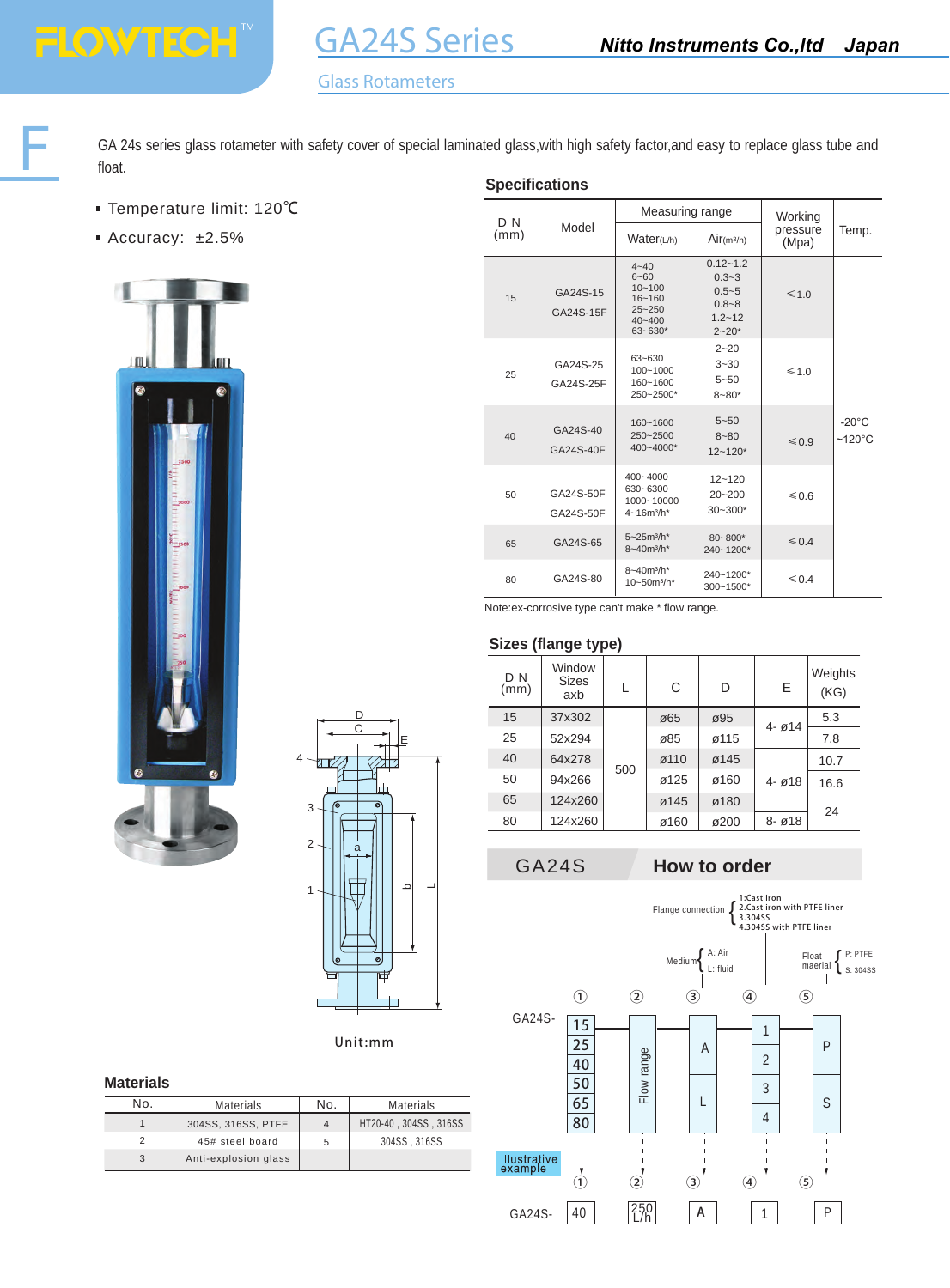# GA24V Series

# Glass Rotameters

GA24V series glass rotameter with safety cover of special laminated glass,with high safety factor,and easy to replace glass tube and float.

- Temperature limit: 120℃
- Accuracy: ±2.5%





Unit:mm

#### **Materials**

| No. | Materials            | No. | <b>Materials</b>       |
|-----|----------------------|-----|------------------------|
|     | 304SS, 316SS*, PTFE* |     | HT20-40, 304SS, 316SS* |
|     | 45# steel board      | 5   | 304SS.316SS*           |
|     | Anti-explosion glass |     |                        |

### **Specifications**

| D N  |                                                                                                                      |                                                       | Measuring range                                                                | Working           |                                     |
|------|----------------------------------------------------------------------------------------------------------------------|-------------------------------------------------------|--------------------------------------------------------------------------------|-------------------|-------------------------------------|
| (mm) | Model                                                                                                                | Water(L/h)                                            | Air(m3/h)                                                                      | pressure<br>(Mpa) | Temp.                               |
| 15   | $4 - 40$<br>$6 - 60$<br>GA24V-15<br>$10 - 100$<br>$16 - 160$<br>GA24V-15F<br>$25 - 250$<br>$40 - 400$<br>$63 - 630*$ |                                                       | $0.12 - 1.2$<br>$0.3 - 3$<br>$0.5 - 5$<br>$0.8 - 8$<br>$1.2 - 12$<br>$2 - 20*$ | $\leq 1.0$        |                                     |
| 25   | GA24V-25<br>GA24V-25F                                                                                                | 63~630<br>$100 - 1000$<br>160~1600<br>250~2500*       | $2 - 20$<br>$3 - 30$<br>$5 - 50$<br>$8 - 80*$                                  | $\leq 1.0$        |                                     |
| 40   | GA24V-40<br>GA24V-40F                                                                                                | 160~1600<br>250~2500<br>400~4000*                     | $5 - 50$<br>$8 - 80$<br>$12 - 120*$                                            | $\leq 0.9$        | $-20^{\circ}$ C<br>$~120^{\circ}$ C |
| 50   | GA24V-50<br>GA24V-50F                                                                                                | 400~4000<br>630~6300<br>1000~10000<br>$4 - 16m^3/h^*$ | $12 - 120$<br>$20 - 200$<br>$30 - 300*$                                        | ≤0.6              |                                     |

Note:ex-corrosive type can't make \* flow range.

### **Sizes (thread type)**

| D N<br>(mm) | Window<br><b>Sizes</b><br>axb |     | G<br>(NPT/BSP) | C   | Weights<br>(KG) |
|-------------|-------------------------------|-----|----------------|-----|-----------------|
| 15          | 37x302                        | 420 | $1/2$ "        | 80  | 3.8             |
| 25          | 52x294                        |     | 1"             | 105 | 5.4             |
| 40          | 64x278                        |     | $1\frac{1}{2}$ | 125 | 8               |
| 50          | 94x266                        |     | 2"             | 165 | 12.7            |

# GA24V **How to order**

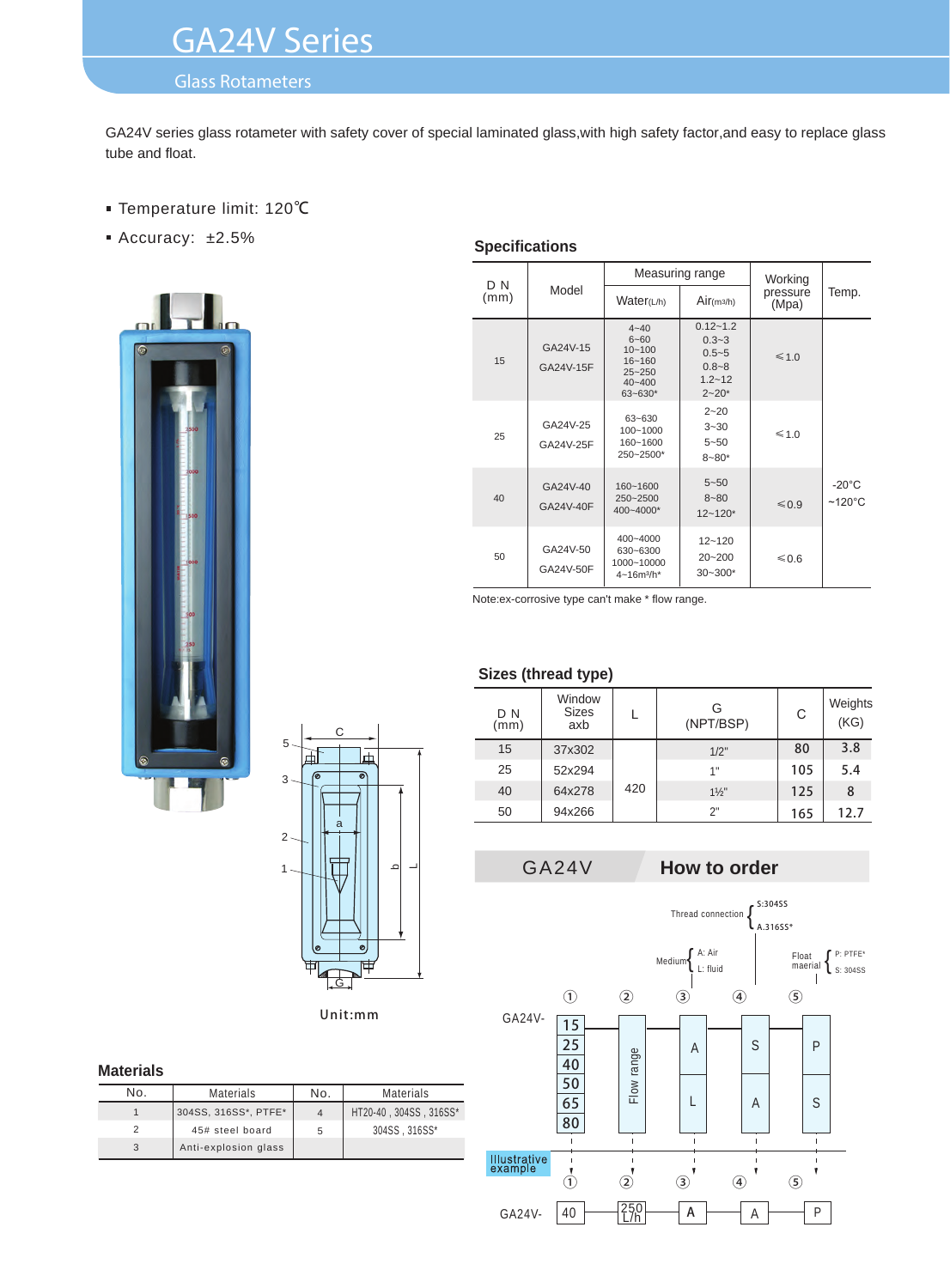F

# Glass Rotameters

VA30S Series

VA30S glass rotameter are the new products of our company.compared with the other domestic products of the same type,it has advantages of high measuring precision,good interchangeability,multiple connection ways,especially the value of flow rate of the flow meter is in millimeter scale mark,which is capable of providing actual flow scale according to the temperature, pressure,density,and viscosity of different flows,solving the problem of indication correction.As for the ways of connection.The loose flange structure is available,with both conventional type and corrosion-proof type.

- Temperature limit: 120℃
- Accuracy: ±2.5%

### **Specifications**

|             |          |                                                                                        | Measuring range                                                               | Working           |                                     |  |
|-------------|----------|----------------------------------------------------------------------------------------|-------------------------------------------------------------------------------|-------------------|-------------------------------------|--|
| D N<br>(mm) | Model    | Water<br>(L/h)                                                                         | Air<br>(m <sup>3</sup> /h)                                                    | Pressure<br>(Mpa) | Temp.                               |  |
| 15          | VA30S-15 | $4 - 40$<br>$6 - 60$<br>$10 - 100$<br>$16 - 160$<br>$25 - 250$<br>$40 - 400$<br>63~630 | $0.12 - 1.2$<br>$0.3 - 3$<br>$0.5 - 5$<br>$0.8 - 8$<br>$1.2 - 12$<br>$2 - 20$ | $\leq 1.0$        |                                     |  |
| 25          | VA30S-25 | $63 - 630$<br>100~1000<br>160~1600<br>250~2500                                         | $2 - 20$<br>$3 - 30$<br>$5 - 50$<br>$8 - 80$                                  | $\leq 1.0$        | $-20^{\circ}$ C<br>$~120^{\circ}$ C |  |
| 40          | VA30S-40 | 160~1600<br>250~2500<br>400~4000                                                       | $5 - 50$<br>$8 - 80$<br>$12 - 120$                                            | $\leq 0.9$        |                                     |  |
| 50          | VA30S-50 | 400~4000<br>630~6300<br>1000~10000<br>$4 - 16m^3/h$                                    | $12 - 120$<br>$20 - 200$<br>$30 - 300$                                        | $\leq 0.7$        |                                     |  |







| DN   |     |     |    |    |                  |                 |
|------|-----|-----|----|----|------------------|-----------------|
| (mm) |     | B   | Α  | D  | G<br>(NPT/BSP)   | Weights<br>(KG) |
| 15   | 344 | 270 | 25 | 38 | $1/2$ "          | 1.4             |
| 25   | 348 | 236 | 40 | 55 | 1"               | 2.1             |
| 40   | 370 | 226 | 50 | 70 | $1\frac{1}{2}$ " | 3.6             |
| 50   | 380 | 226 | 60 | 89 | 2"               | 6.0             |

#### **Materials**

| NΩ | <b>Materials</b>     |
|----|----------------------|
|    | 304SS, 316SS*, PTFE* |
|    | 304SS                |
|    | 304SS, 316SS*        |

**VA30S**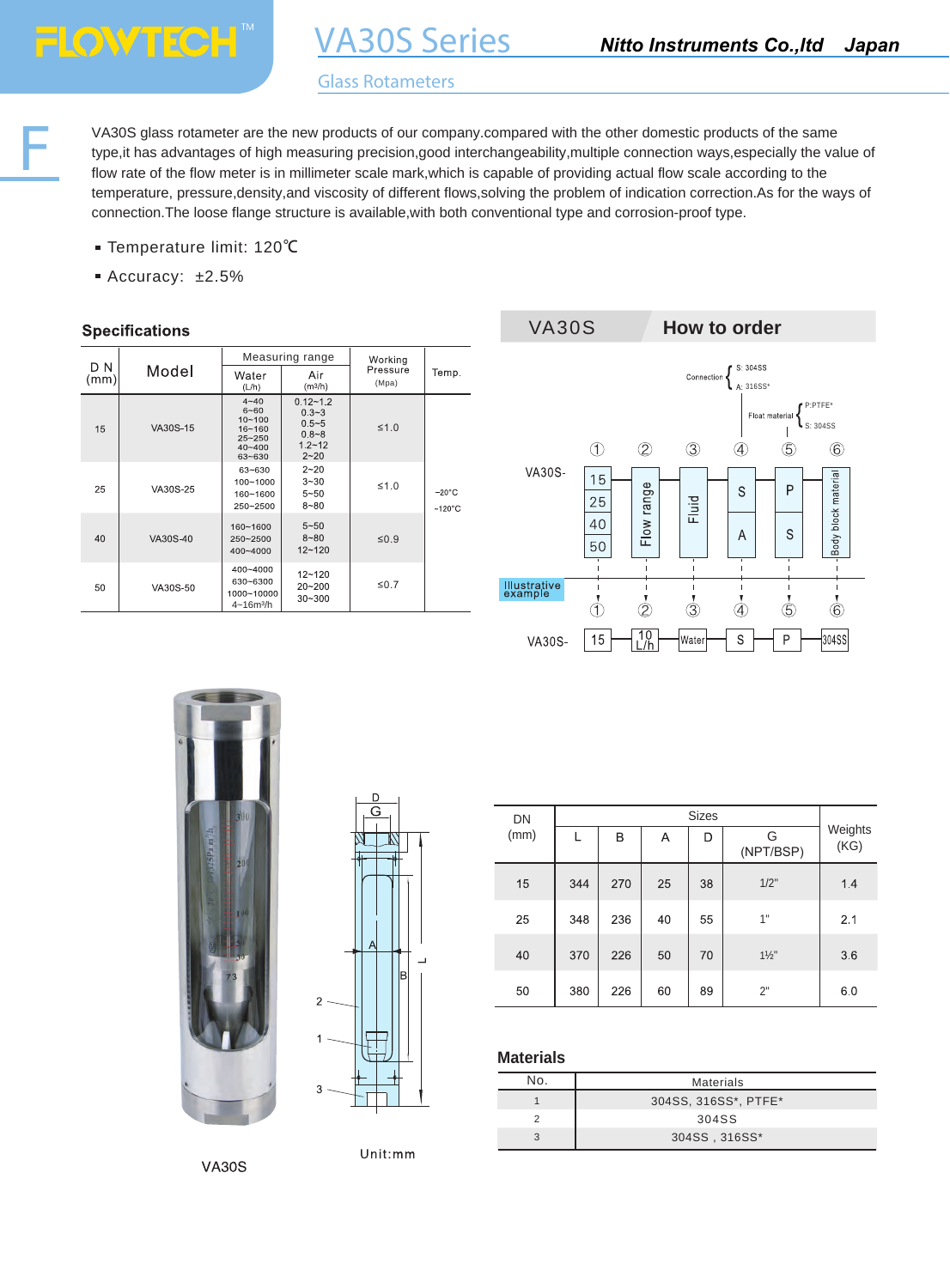# VA30G Series

# Glass Rotameters

VA30G glass rotameter are the new products of our company.compared with the other domestic products of the same type,it has advantages of high measuring precision,good interchangeability,multiple connection ways,especially the value of flow rate of the flow meter is in millimeter scale mark,which is capable of providing actual flow scale according to the temperature, pressure,density,and viscosity of different flows,solving the problem of indication correction.As for the ways of connection.The loose flange structure is available,with both conventional type and corrosion-proof type.

- Temperature limit: 120℃
- Accuracy: ±2.5%

## **Specfications**

|             |          |                                                                                        | Measuring range                                                               | Working           |                                     |  |
|-------------|----------|----------------------------------------------------------------------------------------|-------------------------------------------------------------------------------|-------------------|-------------------------------------|--|
| D N<br>(mm) | Model    | Water<br>(L/h)                                                                         | Air<br>(m <sup>3</sup> /h)                                                    | Pressure<br>(Mpa) | Temp.                               |  |
| 15          | VA30G-15 | $4 - 40$<br>$6 - 60$<br>$10 - 100$<br>$16 - 160$<br>$25 - 250$<br>$40 - 400$<br>63~630 | $0.12 - 1.2$<br>$0.3 - 3$<br>$0.5 - 5$<br>$0.8 - 8$<br>$1.2 - 12$<br>$2 - 20$ | $\leq 1.0$        |                                     |  |
| 25          | VA30G-25 | 63~630<br>100~1000<br>160~1600<br>$250 - 2500$                                         | $2 - 20$<br>$3 - 30$<br>$5 - 50$<br>$8 - 80$                                  | $\leq 1.0$        | $-20^{\circ}$ C<br>$~120^{\circ}$ C |  |
| 40          | VA30G-40 | 160~1600<br>250~2500<br>$400 - 4000$                                                   | $5 - 50$<br>$8 - 80$<br>$12 - 120$                                            | $\leq 0.9$        |                                     |  |
| 50          | VA30G-50 | 400~4000<br>630~6300<br>1000~10000<br>$4 - 16m^3/h$                                    | $12 - 120$<br>$20 - 200$<br>$30 - 300$                                        | $\leq 0.7$        |                                     |  |







D

Unit:mm



|  |               |     | Weights |    |    |      |      |                |
|--|---------------|-----|---------|----|----|------|------|----------------|
|  | $D N$<br>(mm) |     | B       | Α  | C  | D    | G    | (KG)           |
|  | 15            | 370 | 270     | 25 | 21 | 51   | 19   | 1.6            |
|  | 25            | 368 | 236     | 40 | 21 | 51   | 25.4 | $\overline{4}$ |
|  | 40            | 378 | 226     | 50 | 21 | 64   | 45   | 6              |
|  | 50            | 378 | 226     | 60 | 21 | 77.5 | 51   | 9              |

# **Materials**

| No. | <b>Materials</b>     |
|-----|----------------------|
|     | 304SS, 316SS*, PTFE* |
|     | 304SS                |
|     | 304SS, 316SS*        |

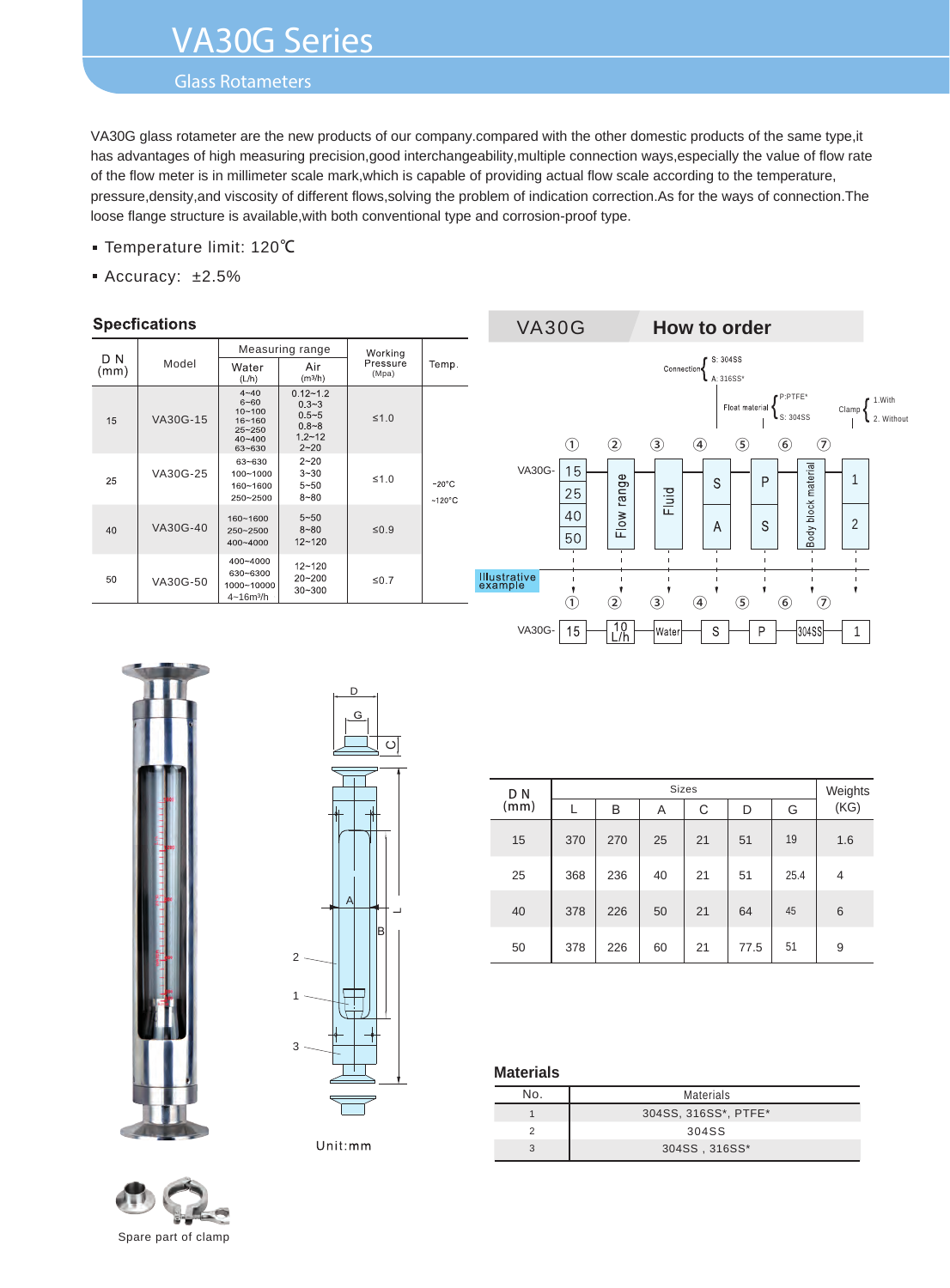FA40 series of glass rotor flowmeter is an integrated product by cone-shaped glass tube,float,flanges.The installation is easy and the flowmeter is adjustable,the flowmeter is used in ranges such as semi-conductor chemicals etc.

- Working temperature limit: PVC  $\leq 60^{\circ}$ C 304SS≤ 100°C
- Accuracy: ±3%

# **Specifications**

| DN  | Water (L/h)<br>Measuring range |                          | Working pressure<br>(Mpa) |            |
|-----|--------------------------------|--------------------------|---------------------------|------------|
| mm  |                                | Air (NL/min)             | 304SS                     | <b>PVC</b> |
|     | 30-300                         | 10-100                   |                           |            |
| 15  | 60-600                         | 20-200                   |                           |            |
|     | 100-900                        | 25-250                   |                           |            |
|     | 90-900                         | 20-200                   |                           |            |
| 20  | 120-1200                       | 30-300                   |                           |            |
|     | 180-1800                       | 50-500                   | $\leq 0.7$                | $\leq 0.4$ |
|     | 180-1800                       | 50-500                   |                           |            |
| 25  | 300-3000                       | 100-1000                 |                           |            |
|     | 480-4800                       | 150-1500                 |                           |            |
|     | 480-4800                       | 200-2000                 |                           |            |
| 32  | 600-6000                       | 250-2500                 |                           |            |
|     | 720-7200                       | 300-3000                 |                           |            |
|     | $1 - 10m^3/h$                  | 18-180Nm <sup>3</sup> /h |                           |            |
| 40  | $1.2 - 12m3/h$                 | 20-200Nm <sup>3</sup> /h | $\leq 0.5$                | $\leq 0.3$ |
|     | $1.5 - 15m3/h$                 | 25-250Nm <sup>3</sup> /h |                           |            |
|     | $1.2 - 12m3/h$                 | 20-200Nm <sup>3</sup> /h |                           |            |
| 50  | $1.5 - 15m3/h$                 | 25-250Nm <sup>3</sup> /h |                           |            |
|     | 1.8-18m <sup>3</sup> /h        | 30-300Nm <sup>3</sup> /h |                           |            |
|     | $1.8 - 18m^3/h$                | 25-250Nm <sup>3</sup> /h |                           |            |
| 65  | 3-30m <sup>3</sup> /h          | 35-350Nm <sup>3</sup> /h |                           |            |
|     | $4 - 40m^3/h$                  | 40-400Nm <sup>3</sup> /h | $\leq 0.3$                | ≤0.25      |
|     | $4 - 40m^3/h$                  | 40-400Nm <sup>3</sup> /h |                           |            |
| 80  | $5 - 50m^3/h$                  | 50-500Nm <sup>3</sup> /h |                           |            |
|     | $6 - 60m^3/h$                  | 60-600Nm <sup>3</sup> /h |                           |            |
|     | 6-60m <sup>3</sup> /h          | 60-600Nm <sup>3</sup> /h |                           |            |
| 100 | $7 - 70m^3/h$                  | 70-700Nm <sup>3</sup> /h |                           |            |
|     | 10-100m <sup>3</sup> /h        | 90-900Nm <sup>3</sup> /h |                           |            |









| Unit: mm<br>Sizes (flange type) |     |     |     |     |     |     |     |     |     |
|---------------------------------|-----|-----|-----|-----|-----|-----|-----|-----|-----|
|                                 | 15  | 20  | 25  | 32  | 40  | 50  | 65  | 80  | 100 |
|                                 | 260 | 340 | 340 | 340 | 340 | 340 | 390 | 390 | 410 |
| н                               | 150 | 200 | 200 | 200 | 200 | 200 | 250 | 250 | 250 |
| D                               | 95  | 105 | 115 | 140 | 150 | 165 | 185 | 200 | 220 |
| d                               | 65  | 75  | 85  | 100 | 110 | 125 | 145 | 160 | 180 |
| F                               | 14  | 14  | 14  | 18  | 18  | 18  | 18  | 18  | 18  |
| Weights 304SS                   | 5   | 6   | 8   | 9   | 10  | 14  | 20  | 25  | 30  |
| (KG)<br><b>PVC</b>              | 3   | 3   | 4   | 6   | 7   | 9   | 15  | 13  | 22  |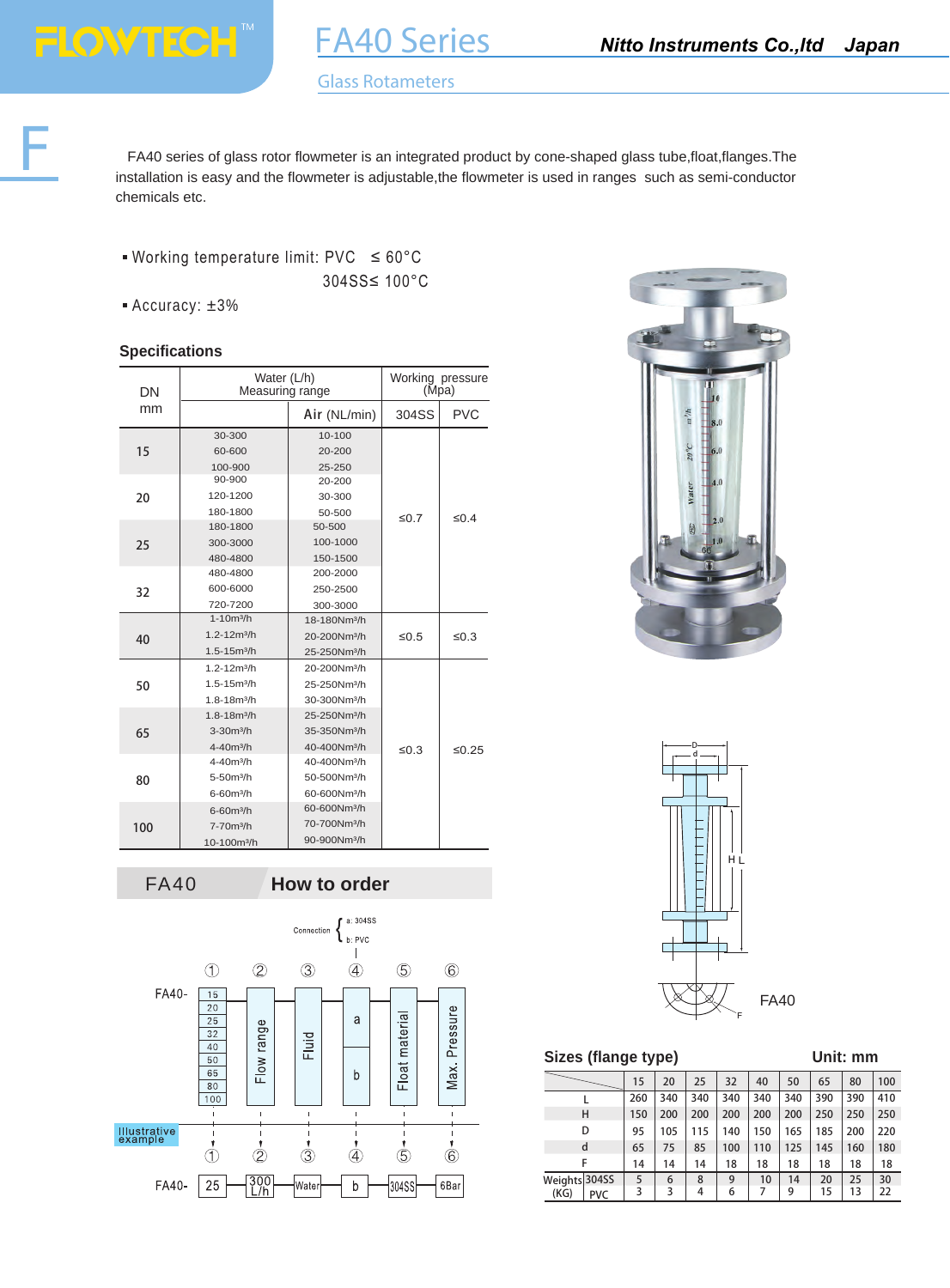# VA40 Series

# Glass Rotameters

 VA40 series of glass rotor flowmeter is an integrated product by cone-shaped glass tube,float,flanges.The installation is easy and the flowmeter is adjustable,the flowmeter is used in ranges such as semi-conductor chemicals etc.

# ■ Working temperature limit: PVC≤ 60°C 304SS≤ 100°C

Accuracy: ±3%

#### **Specifications**

| DN  |                         | Measuring ragne          |            |            |  |  |
|-----|-------------------------|--------------------------|------------|------------|--|--|
| mm  | Water $(L/h)$           | Air (NL/min)             | 304SS      | <b>PVC</b> |  |  |
|     | 30-300                  | 10-100                   |            |            |  |  |
| 15  | 60-600                  | 20-200                   |            |            |  |  |
|     | 100-900                 | 25-250                   |            |            |  |  |
|     | 90-900                  | 20-200                   |            |            |  |  |
| 20  | 120-1200                | 30-300                   |            |            |  |  |
|     | 180-1800                | 50-500                   | $\leq 0.7$ | $\leq 0.4$ |  |  |
|     | 180-1800                | 50-500                   |            |            |  |  |
| 25  | 300-3000                | 100-1000                 |            |            |  |  |
|     | 480-4800                | 150-1500                 |            |            |  |  |
|     | 480-4800                | 200-2000                 |            |            |  |  |
| 32  | 600-6000                | 250-2500                 |            |            |  |  |
|     | 720-7200                | 300-3000                 |            |            |  |  |
|     | $1 - 10m^3/h$           | 18-180Nm <sup>3</sup> /h |            |            |  |  |
| 40  | $1.2 - 12m3/h$          | 20-200Nm <sup>3</sup> /h | $\leq 0.5$ | $\leq 0.3$ |  |  |
|     | 1.5-15m <sup>3</sup> /h | 25-250Nm <sup>3</sup> /h |            |            |  |  |
|     | $1.2 - 12m3/h$          | 20-200Nm <sup>3</sup> /h |            |            |  |  |
| 50  | 1.5-15m <sup>3</sup> /h | 25-250Nm <sup>3</sup> /h |            |            |  |  |
|     | 1.8-18m <sup>3</sup> /h | 30-300Nm <sup>3</sup> /h |            |            |  |  |
|     | 1.8-18m <sup>3</sup> /h | 25-250Nm <sup>3</sup> /h |            |            |  |  |
| 65  | $3 - 30m^3/h$           | 35-350Nm <sup>3</sup> /h |            |            |  |  |
|     | $4 - 40m^3/h$           | 40-400Nm <sup>3</sup> /h | $\leq 0.3$ | ≤0.25      |  |  |
|     | $4 - 40m^3/h$           | 40-400Nm <sup>3</sup> /h |            |            |  |  |
| 80  | 5-50m <sup>3</sup> /h   | 50-500Nm <sup>3</sup> /h |            |            |  |  |
|     | 6-60m <sup>3</sup> /h   | 60-600Nm <sup>3</sup> /h |            |            |  |  |
|     | 6-60m <sup>3</sup> /h   | 60-600Nm <sup>3</sup> /h |            |            |  |  |
| 100 | $7 - 70m^3/h$           | 70-700Nm <sup>3</sup> /h |            |            |  |  |
|     | 10-100m <sup>3</sup> /h | 90-900Nm <sup>3</sup> /h |            |            |  |  |







### **Sizes (thread type: BSP/NPT) Unit: mm**

|   | 15   | 20   | 25  | 32             | 40             | 50  |
|---|------|------|-----|----------------|----------------|-----|
|   | 250  | 300  | 310 | 320            | 330            | 360 |
| н | 150  | 200  | 200 | 200            | 200            | 200 |
| D | 100  | 110  | 120 | 145            | 155            | 170 |
|   | 1/2" | 3/4" | 1"  | $1\frac{1}{4}$ | $1\frac{1}{2}$ | 2"  |